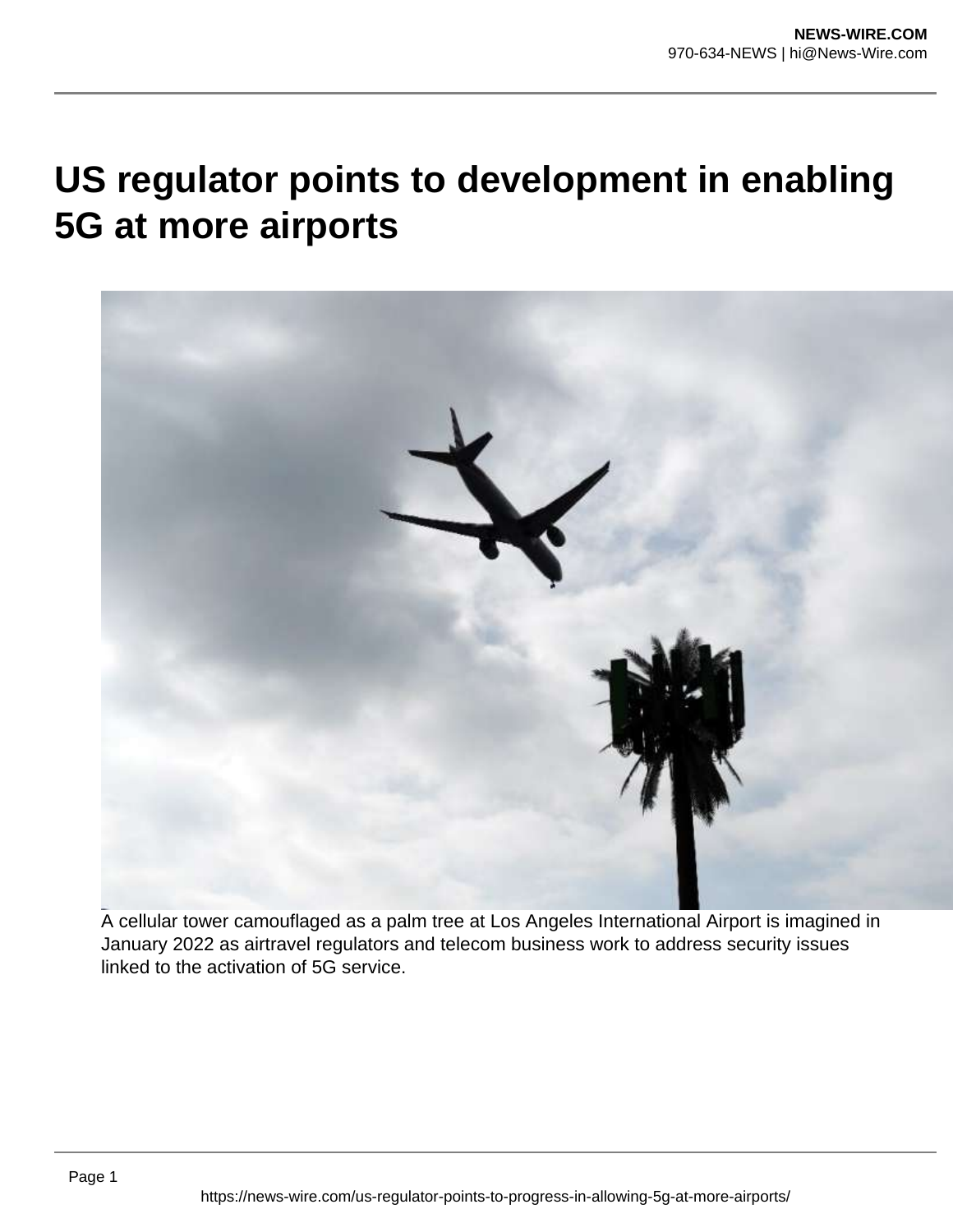US airtravel authorities reported development Friday on enabling more 5G service near airports following settlements with telecom companies, however airlinecompanies stated there were still some interruptions.

The Federal Aviation Administration (FAA) applauded Verizon and AT&T for supplying "more accurate information about the precise area of cordless transmitters," the firm stated in a declaration.

The information has allowed the FAA to narrow the area where it still has security concerns and "enable the cordless companies to securely turn on more towers as they release brand-new 5G service in significant markets throughout the United States," the regulator stated.

Telecom companies have invested 10s of billions of dollars to get 5G licenses, however were required to hold-up the launch following an protest from the airtravel market caution of huge disturbances.

At concern is the possibility 5G signals will interfere with radio altimeters that permit airplane to conduct low-visibility landings.

Since Verizon and AT&T concurred on January 18 to hold-up 5G application at some airports, the FAA hasactually been slowly cleaning more airplane following a evaluation.

The company stated about 90 percent of UnitedStates business airplane haveactually been cleared for "most" low-visibility approaches in locations with 5G, and on Thursday, the Boeing 737 MAX endedupbeing the newest design to get that approval.

"The altimeter approvals we released do not cover every runway at every airport," the FAA stated in action to concerns. "As we're able to evaluate more information from the spectrum holders, we are able to improve the designs that identified what security limitations are essential."

Airlines for America, a Washington lobbying group, stated its work with stakeholders was continuous.

"While there is much work still to be done, the continuous partnership inbetween the FAA, the airtravel market and the telecom business is assisting to securely minimize air travel and shipping interruptions as extra 5G towers are triggered," Airlines for America stated.

JetBlue Chief Executive Robin Hayes stated Thursday a "very low portion" of its flights are impacted by present limitations relating to 5G.

"The huge crisis was avoided," Hayes stated on a conference call with experts, however included that the airtravel concerns associated to the 5G ramp-up are "iterative" and there might be other effects down the roadway.

AT&T and Verizon referred concerns to CTIA, another Washington lobby, which applauded the FAA's newest declaration.

"This is a favorable advancement that highlights the substantial development the cordless market,